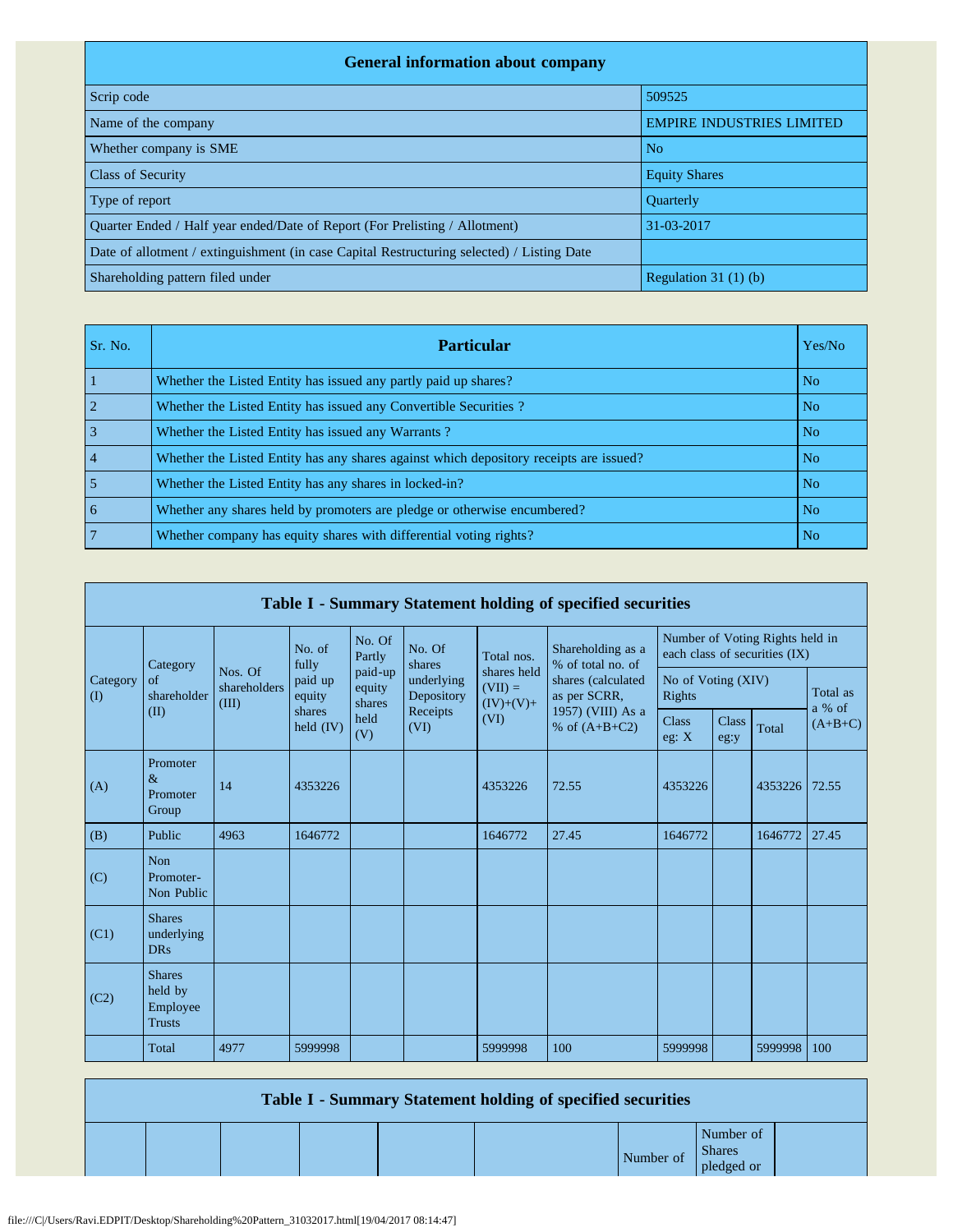| Category | Category<br>of                                 | No. Of<br>Underlying<br>assuming full<br>No. of<br><b>Shares</b><br><b>Shares</b><br>conversion of<br>Outstanding<br>Underlying<br>Underlying<br>convertible<br>Outstanding<br>Outstanding<br>securities and<br>as a percentage of<br>convertible<br>Warrants<br>No. Of<br>securities<br>$(X_i)$<br>Warrants (Xi)<br>(X)<br>% of $(A+B+C2)$<br>(a) | No. Of Shares                                   | Shareholding, as a %<br>convertible securities ( | Locked in<br>shares (XII)                               |            | otherwise<br>encumbered<br>(XIII)                       |                                | Number of<br>equity shares<br>held in |
|----------|------------------------------------------------|----------------------------------------------------------------------------------------------------------------------------------------------------------------------------------------------------------------------------------------------------------------------------------------------------------------------------------------------------|-------------------------------------------------|--------------------------------------------------|---------------------------------------------------------|------------|---------------------------------------------------------|--------------------------------|---------------------------------------|
| $\rm(D)$ | shareholder<br>(II)                            |                                                                                                                                                                                                                                                                                                                                                    | diluted share capital)<br>$(XI)=(VII)+(X) As a$ | No.<br>(a)                                       | As a<br>$%$ of<br>total<br><b>Shares</b><br>held<br>(b) | No.<br>(a) | As a<br>$%$ of<br>total<br><b>Shares</b><br>held<br>(b) | dematerialized<br>form $(XIV)$ |                                       |
| (A)      | Promoter<br>$\&$<br>Promoter<br>Group          |                                                                                                                                                                                                                                                                                                                                                    |                                                 | 72.55                                            |                                                         |            |                                                         |                                | 4353226                               |
| (B)      | Public                                         |                                                                                                                                                                                                                                                                                                                                                    |                                                 | 27.45                                            |                                                         |            |                                                         |                                | 1498454                               |
| (C)      | Non<br>Promoter-<br>Non Public                 |                                                                                                                                                                                                                                                                                                                                                    |                                                 |                                                  |                                                         |            |                                                         |                                |                                       |
| (C1)     | <b>Shares</b><br>underlying<br><b>DRs</b>      |                                                                                                                                                                                                                                                                                                                                                    |                                                 |                                                  |                                                         |            |                                                         |                                |                                       |
| (C2)     | Shares held<br>by<br>Employee<br><b>Trusts</b> |                                                                                                                                                                                                                                                                                                                                                    |                                                 |                                                  |                                                         |            |                                                         |                                |                                       |
|          | Total                                          |                                                                                                                                                                                                                                                                                                                                                    |                                                 | 100                                              |                                                         |            |                                                         |                                | 5851680                               |

|                                                                             |                                            |                                                                                      |                                                      |                                 |                                |                                    | Table II - Statement showing shareholding pattern of the Promoter and Promoter Group                |                              |                                                                  |               |                                 |  |
|-----------------------------------------------------------------------------|--------------------------------------------|--------------------------------------------------------------------------------------|------------------------------------------------------|---------------------------------|--------------------------------|------------------------------------|-----------------------------------------------------------------------------------------------------|------------------------------|------------------------------------------------------------------|---------------|---------------------------------|--|
|                                                                             |                                            |                                                                                      | No. of                                               | No.<br>Of                       |                                |                                    | Shareholding<br>as a % of                                                                           |                              | Number of Voting Rights held in<br>each class of securities (IX) |               |                                 |  |
| Sr.                                                                         | Category &<br>Name of the                  | Nos. Of<br>shareholders                                                              | fully<br>paid up<br>equity<br>shares<br>held<br>(IV) | Partly<br>paid-<br>up           | No. Of<br>shares<br>underlying | Total nos.<br>shares<br>held (VII) | total no. of<br>shares<br>(calculated<br>as per<br>SCRR,<br>1957) (VIII)<br>As a % of<br>$(A+B+C2)$ | No of Voting (XIV)<br>Rights |                                                                  |               | Total<br>as a %                 |  |
|                                                                             | Shareholders<br>(1)                        | (III)                                                                                |                                                      | equity<br>shares<br>held<br>(V) | Depository<br>Receipts<br>(VI) | $=$<br>$(IV)+(V)+$<br>(VI)         |                                                                                                     | Class eg:<br>X               | Class<br>eg:y                                                    | Total         | of<br>Total<br>Voting<br>rights |  |
| $\mathbf{A}$                                                                |                                            | Table II - Statement showing shareholding pattern of the Promoter and Promoter Group |                                                      |                                 |                                |                                    |                                                                                                     |                              |                                                                  |               |                                 |  |
| (1)                                                                         | Indian                                     |                                                                                      |                                                      |                                 |                                |                                    |                                                                                                     |                              |                                                                  |               |                                 |  |
| (d)                                                                         | Any Other<br>(specify)                     | 14                                                                                   | 4353226                                              |                                 |                                | 4353226                            | 72.55                                                                                               | 4353226                      |                                                                  | 4353226       | 72.55                           |  |
| Sub-Total $(A)(1)$                                                          |                                            | 14                                                                                   | 4353226                                              |                                 |                                | 4353226                            | 72.55                                                                                               | 4353226                      |                                                                  | 4353226 72.55 |                                 |  |
| (2)                                                                         | Foreign                                    |                                                                                      |                                                      |                                 |                                |                                    |                                                                                                     |                              |                                                                  |               |                                 |  |
| Total Shareholding of<br>Promoter and Promoter<br>Group $(A)=(A)(1)+(A)(2)$ |                                            | 14                                                                                   | 4353226                                              |                                 |                                | 4353226                            | 72.55                                                                                               | 4353226                      |                                                                  | 4353226       | 72.55                           |  |
| $\, {\bf B}$                                                                |                                            | Table III - Statement showing shareholding pattern of the Public shareholder         |                                                      |                                 |                                |                                    |                                                                                                     |                              |                                                                  |               |                                 |  |
| (1)                                                                         | <b>Institutions</b>                        |                                                                                      |                                                      |                                 |                                |                                    |                                                                                                     |                              |                                                                  |               |                                 |  |
| (f)                                                                         | Financial<br>Institutions/<br><b>Banks</b> | 3                                                                                    | 414                                                  |                                 |                                | 414                                | 0.01                                                                                                | 414                          |                                                                  | 414           | 0.01                            |  |
| (g)                                                                         | Insurance<br>Companies                     | $\overline{2}$                                                                       | 884650                                               |                                 |                                | 884650                             | 14.74                                                                                               | 884650                       |                                                                  | 884650        | 14.74                           |  |
| Sub-Total $(B)(1)$                                                          |                                            | $\overline{5}$                                                                       | 885064                                               |                                 |                                | 885064                             | 14.75                                                                                               | 885064                       |                                                                  | 885064        | 14.75                           |  |
| (3)                                                                         | Non-institutions                           |                                                                                      |                                                      |                                 |                                |                                    |                                                                                                     |                              |                                                                  |               |                                 |  |
|                                                                             |                                            |                                                                                      |                                                      |                                 |                                |                                    |                                                                                                     |                              |                                                                  |               |                                 |  |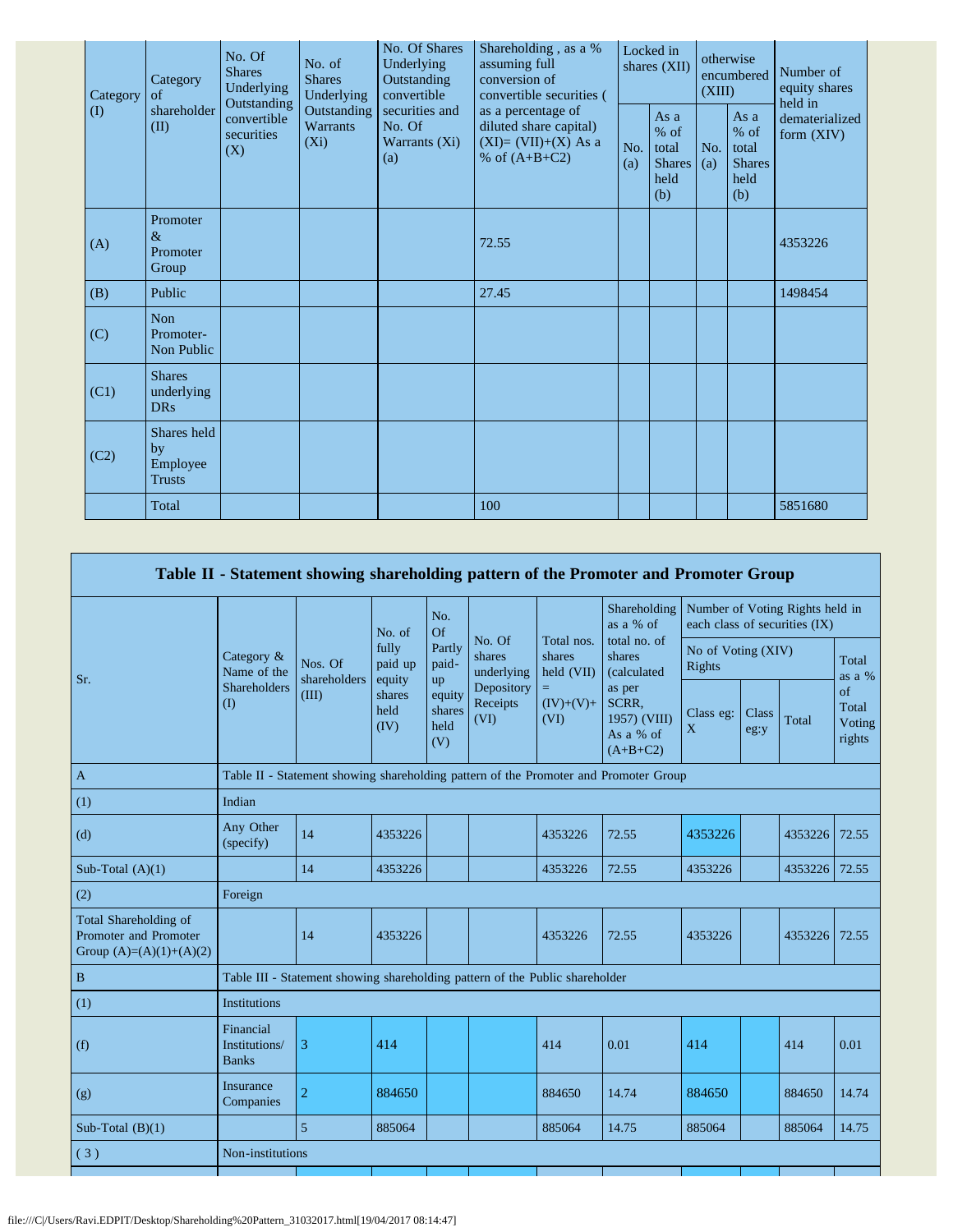| (a(i))                                                            | Individuals -<br>i.Individual<br>shareholders<br>holding<br>nominal<br>share capital<br>up to Rs. 2<br>lakhs.          | 4831           | 594173  |  | 594173  | 9.9                                                                                           | 594173  | 594173        | 9.9  |
|-------------------------------------------------------------------|------------------------------------------------------------------------------------------------------------------------|----------------|---------|--|---------|-----------------------------------------------------------------------------------------------|---------|---------------|------|
| (a(ii))                                                           | Individuals -<br>ii. Individual<br>shareholders<br>holding<br>nominal<br>share capital<br>in excess of<br>Rs. 2 lakhs. | $\overline{2}$ | 50463   |  | 50463   | 0.84                                                                                          | 50463   | 50463         | 0.84 |
| (e)                                                               | Any Other<br>(specify)                                                                                                 | 125            | 117072  |  | 117072  | 1.95                                                                                          | 117072  | 117072        | 1.95 |
| Sub-Total $(B)(3)$                                                |                                                                                                                        | 4958           | 761708  |  | 761708  | 12.7                                                                                          | 761708  | 761708        | 12.7 |
| <b>Total Public</b><br>Shareholding<br>$(B)=(B)(1)+(B)(2)+(B)(3)$ |                                                                                                                        | 4963           | 1646772 |  | 1646772 | 27.45                                                                                         | 1646772 | 1646772 27.45 |      |
| $\overline{C}$                                                    |                                                                                                                        |                |         |  |         | Table IV - Statement showing shareholding pattern of the Non Promoter- Non Public shareholder |         |               |      |
| Total $(A+B+C2)$                                                  |                                                                                                                        | 4977           | 5999998 |  | 5999998 | 100                                                                                           | 5999998 | 5999998       | 100  |
| Total $(A+B+C)$                                                   |                                                                                                                        | 4977           | 5999998 |  | 5999998 | 100                                                                                           | 5999998 | 5999998       | 100  |

| Table II - Statement showing shareholding pattern of the Promoter and Promoter Group      |                                                      |                                           |                                                                                                               |                                                                                                                                                                               |                                        |                                                         |                                                                               |                                                         |                                       |  |  |
|-------------------------------------------------------------------------------------------|------------------------------------------------------|-------------------------------------------|---------------------------------------------------------------------------------------------------------------|-------------------------------------------------------------------------------------------------------------------------------------------------------------------------------|----------------------------------------|---------------------------------------------------------|-------------------------------------------------------------------------------|---------------------------------------------------------|---------------------------------------|--|--|
| Sr.                                                                                       | No. Of<br><b>Shares</b><br>Underlying<br>Outstanding | No. of<br><b>Shares</b><br>Underlying     | No. Of Shares<br>Underlying<br>Outstanding<br>convertible<br>securities and<br>No. Of<br>Warrants (Xi)<br>(a) | Shareholding, as a<br>% assuming full<br>conversion of<br>convertible securities<br>(as a percentage of<br>diluted share capital)<br>$(XI)=(VII)+(X) As$<br>a % of $(A+B+C2)$ | Number of<br>Locked in<br>shares (XII) |                                                         | Number of<br><b>Shares</b><br>pledged or<br>otherwise<br>encumbered<br>(XIII) |                                                         | Number of<br>equity shares<br>held in |  |  |
|                                                                                           | convertible<br>securities<br>(X)                     | Outstanding<br><b>Warrants</b><br>$(X_i)$ |                                                                                                               |                                                                                                                                                                               | No.<br>(a)                             | As a<br>$%$ of<br>total<br><b>Shares</b><br>held<br>(b) | No.<br>(a)                                                                    | As a<br>$%$ of<br>total<br><b>Shares</b><br>held<br>(b) | dematerialized<br>form (XIV)          |  |  |
| $\mathbf{A}$                                                                              |                                                      |                                           |                                                                                                               | Table II - Statement showing shareholding pattern of the Promoter and Promoter Group                                                                                          |                                        |                                                         |                                                                               |                                                         |                                       |  |  |
| (1)                                                                                       | Indian                                               |                                           |                                                                                                               |                                                                                                                                                                               |                                        |                                                         |                                                                               |                                                         |                                       |  |  |
| (d)                                                                                       |                                                      |                                           |                                                                                                               | 72.55                                                                                                                                                                         |                                        |                                                         |                                                                               |                                                         | 4353226                               |  |  |
| Sub-Total $(A)(1)$                                                                        |                                                      |                                           |                                                                                                               | 72.55                                                                                                                                                                         |                                        |                                                         |                                                                               |                                                         | 4353226                               |  |  |
| (2)                                                                                       | Foreign                                              |                                           |                                                                                                               |                                                                                                                                                                               |                                        |                                                         |                                                                               |                                                         |                                       |  |  |
| <b>Total Shareholding of</b><br><b>Promoter and Promoter</b><br>Group $(A)=(A)(1)+(A)(2)$ |                                                      |                                           |                                                                                                               | 72.55                                                                                                                                                                         |                                        |                                                         |                                                                               |                                                         | 4353226                               |  |  |
| $\, {\bf B}$                                                                              |                                                      |                                           |                                                                                                               | Table III - Statement showing shareholding pattern of the Public shareholder                                                                                                  |                                        |                                                         |                                                                               |                                                         |                                       |  |  |
| (1)                                                                                       | <b>Institutions</b>                                  |                                           |                                                                                                               |                                                                                                                                                                               |                                        |                                                         |                                                                               |                                                         |                                       |  |  |
| (f)                                                                                       |                                                      |                                           |                                                                                                               | 0.01                                                                                                                                                                          |                                        |                                                         |                                                                               |                                                         | $\overline{0}$                        |  |  |
| (g)                                                                                       |                                                      |                                           |                                                                                                               | 14.74                                                                                                                                                                         |                                        |                                                         |                                                                               |                                                         | 884650                                |  |  |
| Sub-Total $(B)(1)$                                                                        |                                                      |                                           |                                                                                                               | 14.75                                                                                                                                                                         |                                        |                                                         |                                                                               |                                                         | 884650                                |  |  |
| (3)                                                                                       | Non-institutions                                     |                                           |                                                                                                               |                                                                                                                                                                               |                                        |                                                         |                                                                               |                                                         |                                       |  |  |
| (a(i))                                                                                    |                                                      |                                           |                                                                                                               | 9.9                                                                                                                                                                           |                                        |                                                         |                                                                               |                                                         | 447973                                |  |  |
|                                                                                           |                                                      |                                           |                                                                                                               |                                                                                                                                                                               |                                        |                                                         |                                                                               |                                                         |                                       |  |  |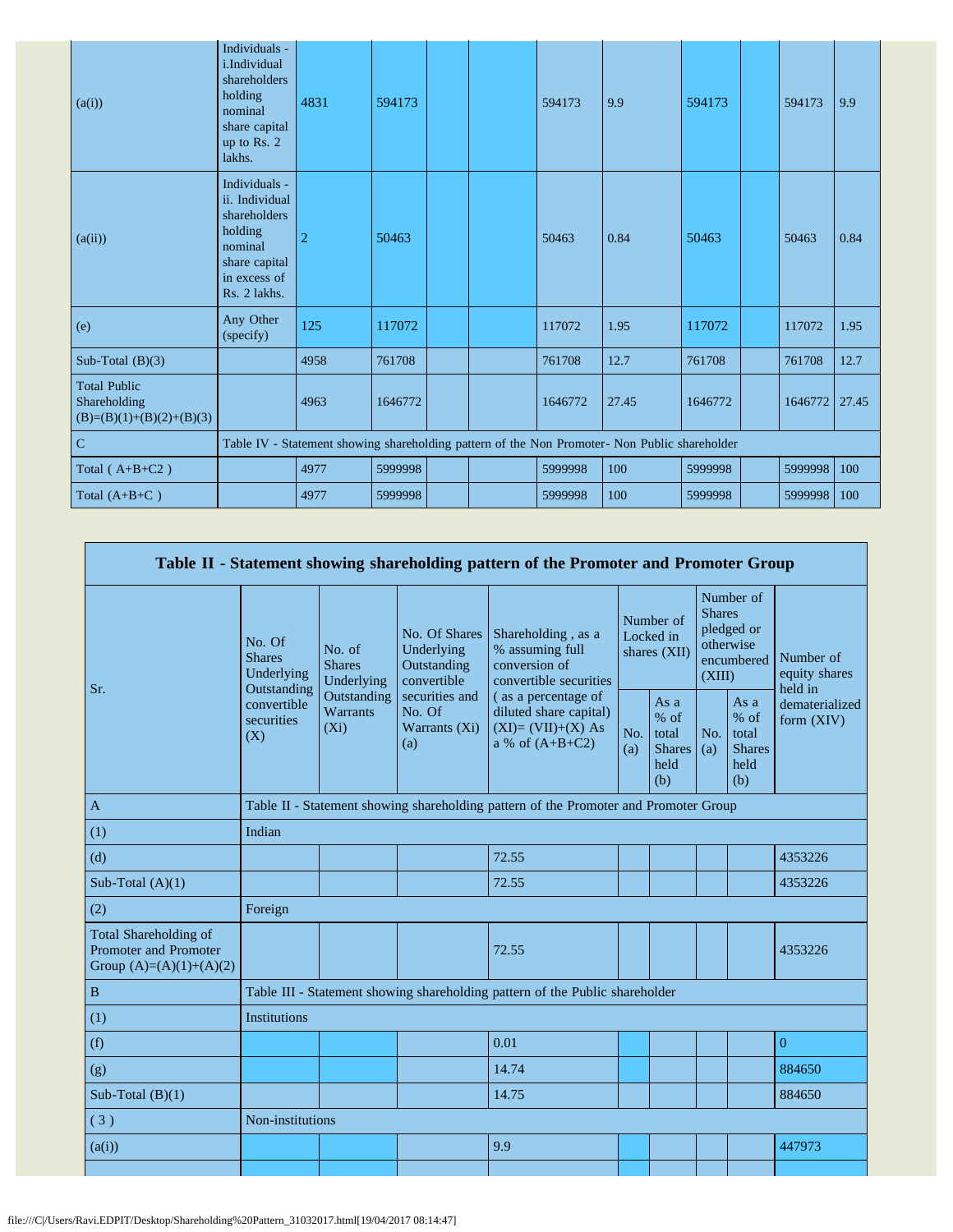| (a(ii))                                                           |  | 0.84                                                                                          |  |  | 50463   |
|-------------------------------------------------------------------|--|-----------------------------------------------------------------------------------------------|--|--|---------|
| (e)                                                               |  | 1.95                                                                                          |  |  | 115368  |
| Sub-Total $(B)(3)$                                                |  | 12.7                                                                                          |  |  | 613804  |
| <b>Total Public</b><br>Shareholding<br>$(B)=(B)(1)+(B)(2)+(B)(3)$ |  | 27.45                                                                                         |  |  | 1498454 |
|                                                                   |  | Table IV - Statement showing shareholding pattern of the Non Promoter- Non Public shareholder |  |  |         |
| Total ( $A+B+C2$ )                                                |  | 100                                                                                           |  |  | 5851680 |
| Total $(A+B+C)$                                                   |  | 100                                                                                           |  |  | 5851680 |

| <b>Any Other (specify)</b>                                                                                                    |                                                               |                                        |                                            |                                               |                                               |                                               |                                        |  |  |  |  |  |
|-------------------------------------------------------------------------------------------------------------------------------|---------------------------------------------------------------|----------------------------------------|--------------------------------------------|-----------------------------------------------|-----------------------------------------------|-----------------------------------------------|----------------------------------------|--|--|--|--|--|
| Searial No.                                                                                                                   | 1                                                             | $\overline{2}$                         | 3                                          | $\overline{4}$                                | 5                                             | 6                                             | $\overline{7}$                         |  |  |  |  |  |
| Category                                                                                                                      | Director or<br>Director's<br>Relatives                        | Director or<br>Director's<br>Relatives | Director or<br><b>Director's Relatives</b> | Director or<br>Director's<br><b>Relatives</b> | Director or<br>Director's<br><b>Relatives</b> | Director or<br>Director's<br><b>Relatives</b> | Director or<br>Director's<br>Relatives |  |  |  |  |  |
| Name of the<br>Shareholders<br>(I)                                                                                            | <b>DILEEP</b><br><b>MALHOTRA</b>                              | <b>RANJIT</b><br><b>MALHOTRA</b>       | <b>SATISHCHANDRA</b><br><b>MALHOTRA</b>    | <b>UMA</b><br><b>MALHOTRA</b>                 | <b>KABIR</b><br><b>MALHOTRA</b>               | <b>USHADEVI</b><br><b>MALHOTRA</b>            | <b>ANAJALI</b><br><b>MALHOTRA</b>      |  |  |  |  |  |
| PAN (II)                                                                                                                      | AFBPM6027K                                                    | AFBPM6026J                             | AFBPM6023P                                 | AABPM1326N                                    | AADPM6005A                                    | AGSPM5466L                                    | AUQPM3884L                             |  |  |  |  |  |
| No. of the<br>Shareholders<br>$($ $\Gamma$                                                                                    | $\mathbf 1$                                                   | $\mathbf{1}$                           | $\mathbf{1}$                               | 1                                             | 1                                             | 1                                             | 1                                      |  |  |  |  |  |
| No. of fully<br>paid up equity<br>shares held<br>(IV)                                                                         | 1475975                                                       | 968403                                 | 95582                                      | 125222                                        | 195874                                        | 198117                                        | 127248                                 |  |  |  |  |  |
| No. Of Partly<br>paid-up equity<br>shares held<br>(V)                                                                         |                                                               |                                        |                                            |                                               |                                               |                                               |                                        |  |  |  |  |  |
| No. Of shares<br>underlying<br>Depository<br>Receipts (VI)                                                                    |                                                               |                                        |                                            |                                               |                                               |                                               |                                        |  |  |  |  |  |
| Total nos.<br>shares held<br>$(VII) =$<br>$(IV)+(V)+$<br>(VI)                                                                 | 1475975                                                       | 968403                                 | 95582                                      | 125222                                        | 195874                                        | 198117                                        | 127248                                 |  |  |  |  |  |
| Shareholding<br>as a % of<br>total no. of<br>shares<br>(calculated as<br>per SCRR,<br>1957) (VIII)<br>As a % of<br>$(A+B+C2)$ | 24.6                                                          | 16.14                                  | 1.59                                       | 2.09                                          | 3.26                                          | 3.3                                           | 2.12                                   |  |  |  |  |  |
|                                                                                                                               | Number of Voting Rights held in each class of securities (IX) |                                        |                                            |                                               |                                               |                                               |                                        |  |  |  |  |  |
| Class eg: X                                                                                                                   | 1475975                                                       | 968403                                 | 95582                                      | 125222                                        | 195874                                        | 198117                                        | 127248                                 |  |  |  |  |  |
| Class eg:y                                                                                                                    |                                                               |                                        |                                            |                                               |                                               |                                               |                                        |  |  |  |  |  |
| Total                                                                                                                         | 1475975                                                       | 968403                                 | 95582                                      | 125222                                        | 195874                                        | 198117                                        | 127248                                 |  |  |  |  |  |
| Total as a %<br>of Total<br>Voting rights                                                                                     | 24.6                                                          | 16.14                                  | 1.59                                       | 2.09                                          | 3.26                                          | 3.3                                           | 2.12                                   |  |  |  |  |  |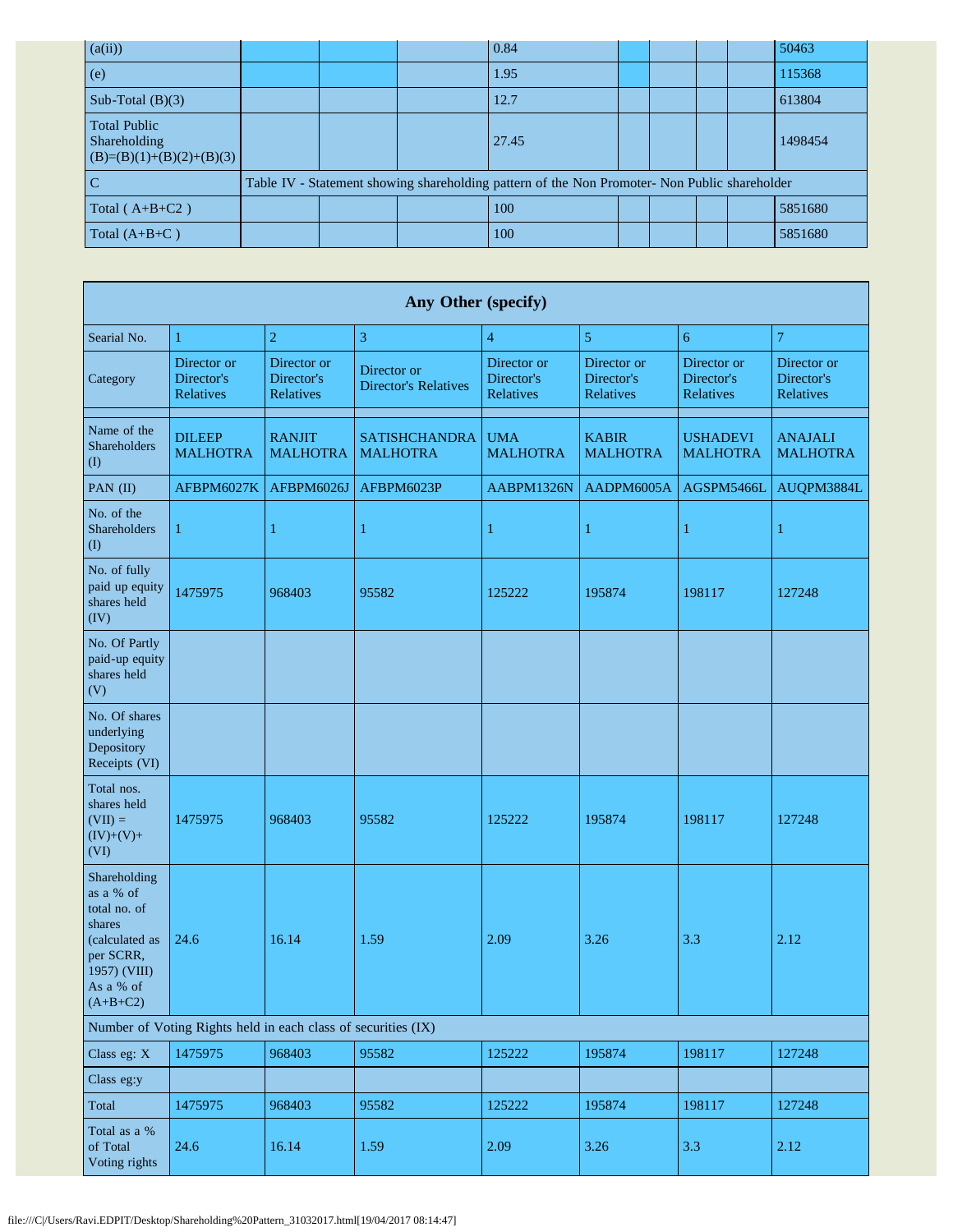| No. Of Shares<br>Underlying<br>Outstanding<br>convertible<br>securities $(X)$                                                                                                                      |                                                         |        |       |        |        |        |        |
|----------------------------------------------------------------------------------------------------------------------------------------------------------------------------------------------------|---------------------------------------------------------|--------|-------|--------|--------|--------|--------|
| No. of Shares<br>Underlying<br>Outstanding<br>Warrants (Xi)                                                                                                                                        |                                                         |        |       |        |        |        |        |
| No. Of Shares<br>Underlying<br>Outstanding<br>convertible<br>securities and<br>No. Of<br>Warrants (Xi)<br>(a)                                                                                      |                                                         |        |       |        |        |        |        |
| Shareholding,<br>as a $\%$<br>assuming full<br>conversion of<br>convertible<br>securities (as<br>a percentage<br>of diluted<br>share capital)<br>$(XI)=$<br>$(VII)+(X) As$<br>a % of<br>$(A+B+C2)$ | 24.6                                                    | 16.14  | 1.59  | 2.09   | 3.26   | 3.3    | 2.12   |
|                                                                                                                                                                                                    | Number of Locked in shares (XII)                        |        |       |        |        |        |        |
| No. $(a)$                                                                                                                                                                                          |                                                         |        |       |        |        |        |        |
| As a % of<br>total Shares<br>held (b)                                                                                                                                                              |                                                         |        |       |        |        |        |        |
|                                                                                                                                                                                                    | Number of Shares pledged or otherwise encumbered (XIII) |        |       |        |        |        |        |
| No. $(a)$                                                                                                                                                                                          |                                                         |        |       |        |        |        |        |
| As a % of<br>total Shares<br>held (b)                                                                                                                                                              |                                                         |        |       |        |        |        |        |
| Number of<br>equity shares<br>held in<br>dematerialized<br>form (XIV)                                                                                                                              | 1475975                                                 | 968403 | 95582 | 125222 | 195874 | 198117 | 127248 |
| Reason for<br>not providing<br>PAN                                                                                                                                                                 |                                                         |        |       |        |        |        |        |

|                                                                 | Any Other (specify)                                                       |                                                                      |                                                                                                 |                                                                                          |                                                                                                 |                                                                                   |                                                                                         |  |  |  |  |  |
|-----------------------------------------------------------------|---------------------------------------------------------------------------|----------------------------------------------------------------------|-------------------------------------------------------------------------------------------------|------------------------------------------------------------------------------------------|-------------------------------------------------------------------------------------------------|-----------------------------------------------------------------------------------|-----------------------------------------------------------------------------------------|--|--|--|--|--|
| Searial No.                                                     | 8                                                                         |                                                                      | 10                                                                                              |                                                                                          | 12                                                                                              | 13                                                                                | 14                                                                                      |  |  |  |  |  |
| Category                                                        | <b>Bodies Corporate</b>                                                   | <b>Bodies</b><br>Corporate                                           | <b>Trusts</b>                                                                                   | <b>Trusts</b>                                                                            | <b>Trusts</b>                                                                                   | <b>Trusts</b>                                                                     | <b>Trusts</b>                                                                           |  |  |  |  |  |
|                                                                 |                                                                           |                                                                      |                                                                                                 |                                                                                          |                                                                                                 |                                                                                   |                                                                                         |  |  |  |  |  |
| Name of the<br><b>Shareholders</b><br>$\mathcal{L}(\mathbf{I})$ | <b>EMPIRE</b><br><b>INTERNATIONAL</b><br><b>PRIVATE</b><br><b>LIMITED</b> | <b>ARJUN</b><br><b>TRANSPORT</b><br><b>COMPANY</b><br><b>PVT LTD</b> | S C<br><b>MALHOTRA.</b><br>Trustee,<br>Empire Dyeing<br><b>Employees</b><br><b>Welfare Fund</b> | S C<br><b>MALHOTRA,</b><br>Trustee,<br>Empire<br><b>Machine Tool</b><br><b>Employees</b> | S C<br><b>MALHOTRA.</b><br>Trustee, EIL<br>Corporate<br><b>Employees</b><br><b>Welfare Fund</b> | S C<br><b>MALHOTRA.</b><br>Trustee,<br>Garlick<br>Engineering<br><b>Employees</b> | S C<br>MALHOTRA.<br>Trustee,<br>Vitrum Glass<br><b>Employees</b><br><b>Welfare Fund</b> |  |  |  |  |  |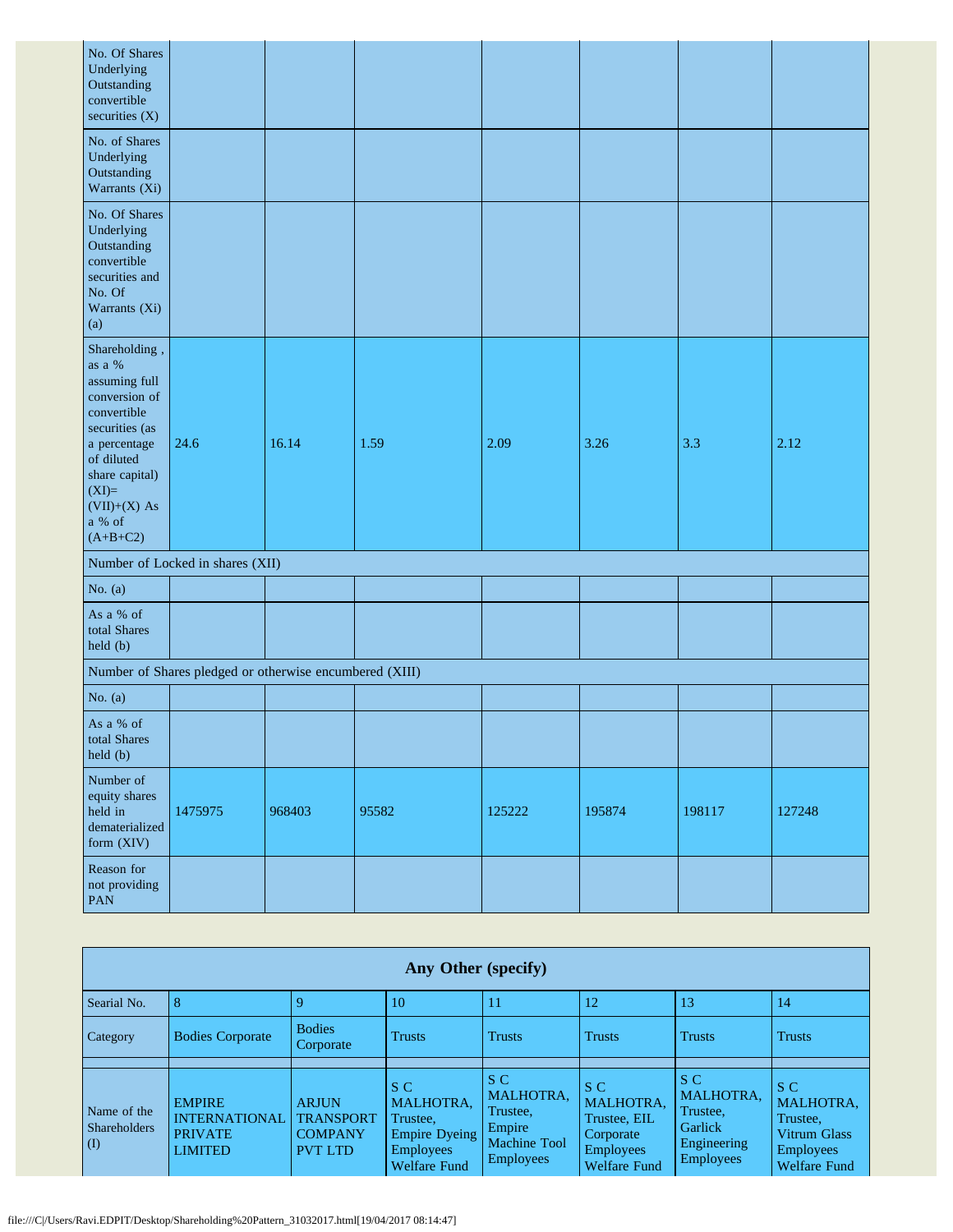|                                                                                                                               |                                                               |              |              | <b>Welfare Fund</b> |              | <b>Welfare Fund</b> |            |
|-------------------------------------------------------------------------------------------------------------------------------|---------------------------------------------------------------|--------------|--------------|---------------------|--------------|---------------------|------------|
| PAN (II)                                                                                                                      | AAACE3444P                                                    | AABCA5913E   | AAAAE0015A   | AAAAE0016D          | AAAAE0017C   | AAAAG0025E          | AAAAV0022G |
| No. of the<br>Shareholders<br>$($ I                                                                                           | $\mathbf{1}$                                                  | $\mathbf{1}$ | $\mathbf{1}$ | $\mathbf{1}$        | $\mathbf{1}$ | $\mathbf{1}$        | 1          |
| No. of fully<br>paid up equity<br>shares held<br>(IV)                                                                         | 327012                                                        | 784978       | 9999         | 10123               | 12410        | 11998               | 10285      |
| No. Of Partly<br>paid-up equity<br>shares held<br>(V)                                                                         |                                                               |              |              |                     |              |                     |            |
| No. Of shares<br>underlying<br>Depository<br>Receipts (VI)                                                                    |                                                               |              |              |                     |              |                     |            |
| Total nos.<br>shares held<br>$(VII) =$<br>$(IV)+(V)+$<br>(VI)                                                                 | 327012                                                        | 784978       | 9999         | 10123               | 12410        | 11998               | 10285      |
| Shareholding<br>as a % of<br>total no. of<br>shares<br>(calculated as<br>per SCRR,<br>1957) (VIII)<br>As a % of<br>$(A+B+C2)$ | 5.45                                                          | 13.08        | 0.17         | 0.17                | 0.21         | 0.2                 | 0.17       |
|                                                                                                                               | Number of Voting Rights held in each class of securities (IX) |              |              |                     |              |                     |            |
| Class eg: X                                                                                                                   | 327012                                                        | 784978       | 9999         | 10123               | 12410        | 11998               | 10285      |
| Class eg:y                                                                                                                    |                                                               |              |              |                     |              |                     |            |
| Total                                                                                                                         | 327012                                                        | 784978       | 9999         | 10123               | 12410        | 11998               | 10285      |
| Total as a %<br>of Total<br>Voting rights                                                                                     | 5.45                                                          | 13.08        | 0.17         | 0.17                | 0.21         | 0.2                 | 0.17       |
| No. Of Shares<br>Underlying<br>Outstanding<br>convertible<br>securities $(X)$                                                 |                                                               |              |              |                     |              |                     |            |
| No. of Shares<br>Underlying<br>Outstanding<br>Warrants (Xi)                                                                   |                                                               |              |              |                     |              |                     |            |
| No. Of Shares<br>Underlying<br>Outstanding<br>convertible<br>securities and<br>No. Of<br>Warrants (Xi)<br>(a)                 |                                                               |              |              |                     |              |                     |            |
| Shareholding,<br>as a $\%$<br>assuming full<br>conversion of<br>convertible<br>securities (as<br>a percentage                 | 5.45                                                          | 13.08        | $0.17\,$     | $0.17\,$            | 0.21         | 0.2                 | 0.17       |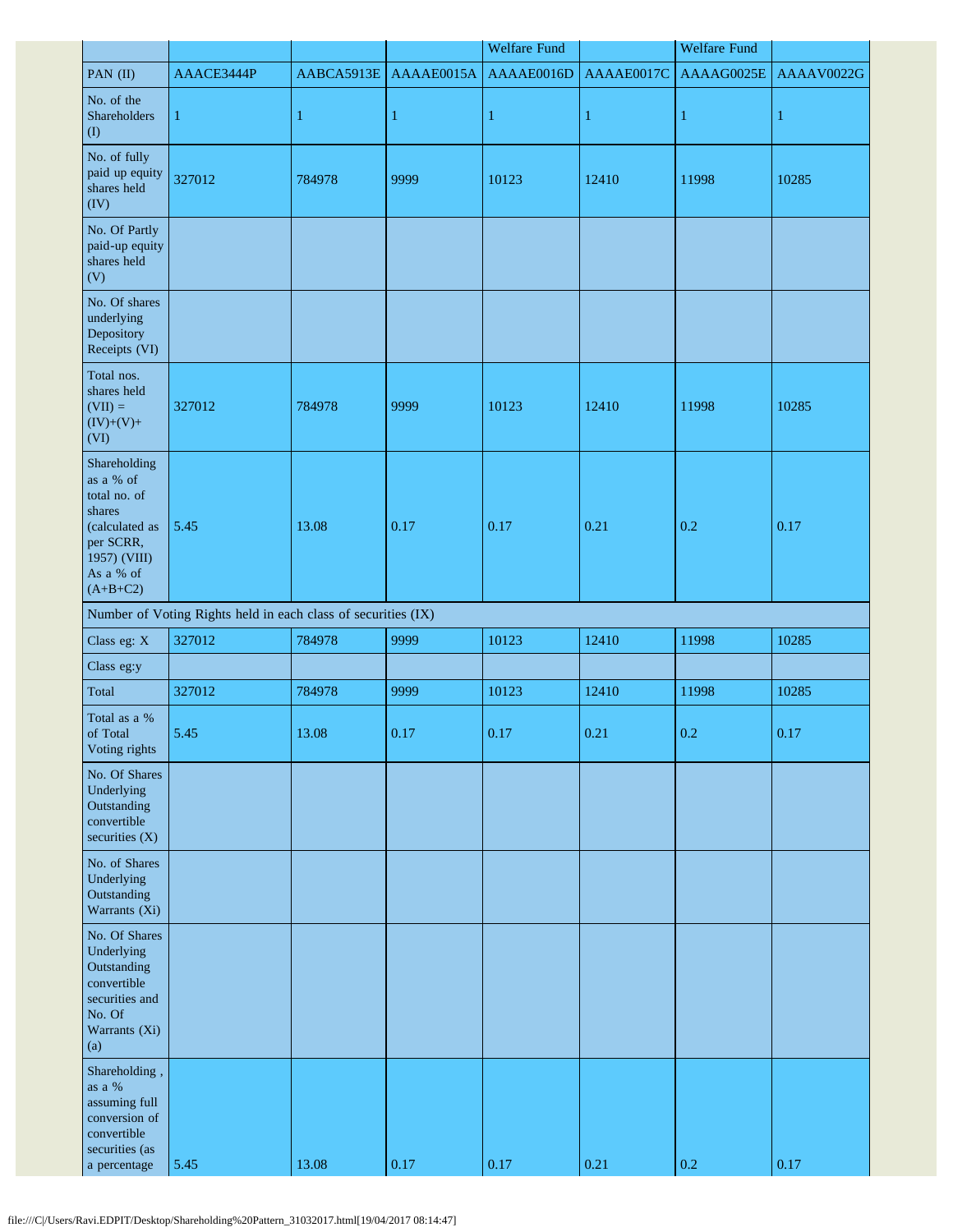| of diluted<br>share capital)<br>$(XI)=$<br>$(VII)+(X) As$<br>a % of<br>$(A+B+C2)$ |                                                         |        |      |       |       |       |       |
|-----------------------------------------------------------------------------------|---------------------------------------------------------|--------|------|-------|-------|-------|-------|
|                                                                                   | Number of Locked in shares (XII)                        |        |      |       |       |       |       |
| No. $(a)$                                                                         |                                                         |        |      |       |       |       |       |
| As a % of<br>total Shares<br>held (b)                                             |                                                         |        |      |       |       |       |       |
|                                                                                   | Number of Shares pledged or otherwise encumbered (XIII) |        |      |       |       |       |       |
| No. $(a)$                                                                         |                                                         |        |      |       |       |       |       |
| As a % of<br>total Shares<br>held (b)                                             |                                                         |        |      |       |       |       |       |
| Number of<br>equity shares<br>held in<br>dematerialized<br>form (XIV)             | 327012                                                  | 784978 | 9999 | 10123 | 12410 | 11998 | 10285 |
| Reason for<br>not providing<br><b>PAN</b>                                         |                                                         |        |      |       |       |       |       |

| Any Other (specify)                                                                                                  |                                                               |  |  |  |  |  |
|----------------------------------------------------------------------------------------------------------------------|---------------------------------------------------------------|--|--|--|--|--|
| Searial No.                                                                                                          |                                                               |  |  |  |  |  |
| Category                                                                                                             | Click here to go back                                         |  |  |  |  |  |
| Name of the<br>Shareholders (I)                                                                                      |                                                               |  |  |  |  |  |
| PAN (II)                                                                                                             | Total                                                         |  |  |  |  |  |
| No. of the<br>Shareholders (I)                                                                                       | 14                                                            |  |  |  |  |  |
| No. of fully paid<br>up equity shares<br>$\text{held (IV)}$                                                          | 4353226                                                       |  |  |  |  |  |
| No. Of Partly<br>paid-up equity<br>shares held (V)                                                                   |                                                               |  |  |  |  |  |
| No. Of shares<br>underlying<br>Depository<br>Receipts (VI)                                                           |                                                               |  |  |  |  |  |
| Total nos. shares<br>held $(VII) =$<br>$(IV)+(V)+(VI)$                                                               | 4353226                                                       |  |  |  |  |  |
| Shareholding as a<br>% of total no. of<br>shares (calculated<br>as per SCRR,<br>1957) (VIII) As a<br>% of $(A+B+C2)$ | 72.55                                                         |  |  |  |  |  |
|                                                                                                                      | Number of Voting Rights held in each class of securities (IX) |  |  |  |  |  |
| Class eg: X                                                                                                          | 4353226                                                       |  |  |  |  |  |
| Class eg:y                                                                                                           |                                                               |  |  |  |  |  |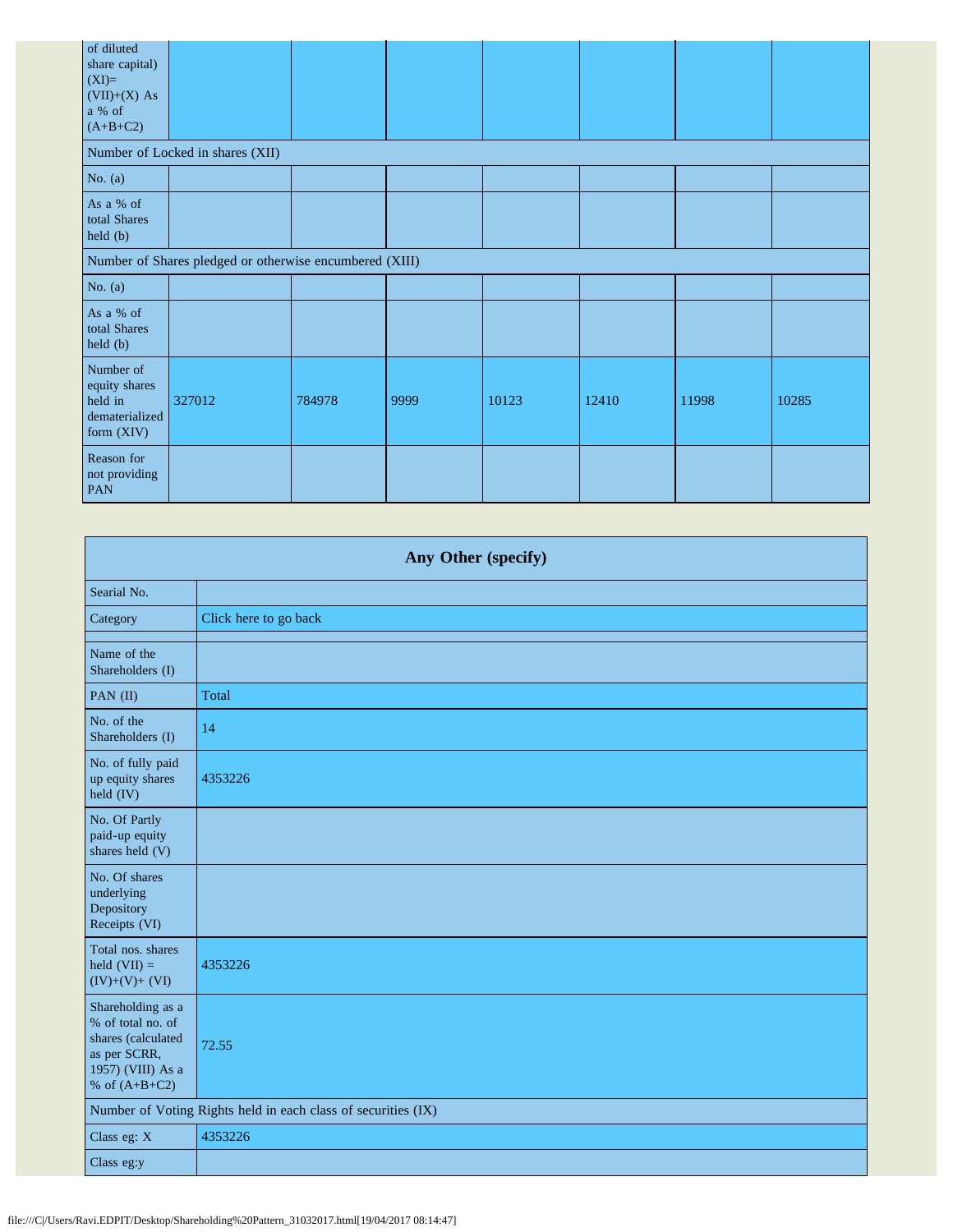| Total                                                                                                                                                                              | 4353226                                                 |
|------------------------------------------------------------------------------------------------------------------------------------------------------------------------------------|---------------------------------------------------------|
| Total as a % of<br><b>Total Voting rights</b>                                                                                                                                      | 72.55                                                   |
| No. Of Shares<br>Underlying<br>Outstanding<br>convertible<br>securities (X)                                                                                                        |                                                         |
| No. of Shares<br>Underlying<br>Outstanding<br>Warrants (Xi)                                                                                                                        |                                                         |
| No. Of Shares<br>Underlying<br>Outstanding<br>convertible<br>securities and No.<br>Of Warrants (Xi)<br>(a)                                                                         |                                                         |
| Shareholding, as a<br>% assuming full<br>conversion of<br>convertible<br>securities (as a<br>percentage of<br>diluted share<br>capital) (XI)=<br>(VII)+(X) As a %<br>of $(A+B+C2)$ | 72.55                                                   |
| Number of Locked in shares (XII)                                                                                                                                                   |                                                         |
| No. $(a)$                                                                                                                                                                          |                                                         |
| As a % of total<br>Shares held (b)                                                                                                                                                 |                                                         |
|                                                                                                                                                                                    | Number of Shares pledged or otherwise encumbered (XIII) |
| No. $(a)$                                                                                                                                                                          |                                                         |
| As a % of total<br>Shares held (b)                                                                                                                                                 |                                                         |
| Number of equity<br>shares held in<br>dematerialized<br>form (XIV)                                                                                                                 | 4353226                                                 |
| Reason for not<br>providing PAN                                                                                                                                                    |                                                         |

| <b>Insurance Companies</b>                           |                                               |                                                  |                          |  |  |  |  |
|------------------------------------------------------|-----------------------------------------------|--------------------------------------------------|--------------------------|--|--|--|--|
| Searial No.                                          |                                               | $\overline{2}$                                   |                          |  |  |  |  |
| Name of the<br>Shareholders (I)                      | LIFE INSURANCE CORPORATION OF<br><b>INDIA</b> | THE ORIENTAL INSURANCE COMPANY<br><b>LIMITED</b> | Click here to go<br>back |  |  |  |  |
| PAN $(II)$                                           | AAACL0582H                                    | AAACT0627R                                       | Total                    |  |  |  |  |
| No. of fully paid<br>up equity shares<br>held $(IV)$ | 789741                                        | 94909                                            | 884650                   |  |  |  |  |
| No. Of Partly<br>paid-up equity<br>shares held (V)   |                                               |                                                  |                          |  |  |  |  |
| No. Of shares<br>underlying                          |                                               |                                                  |                          |  |  |  |  |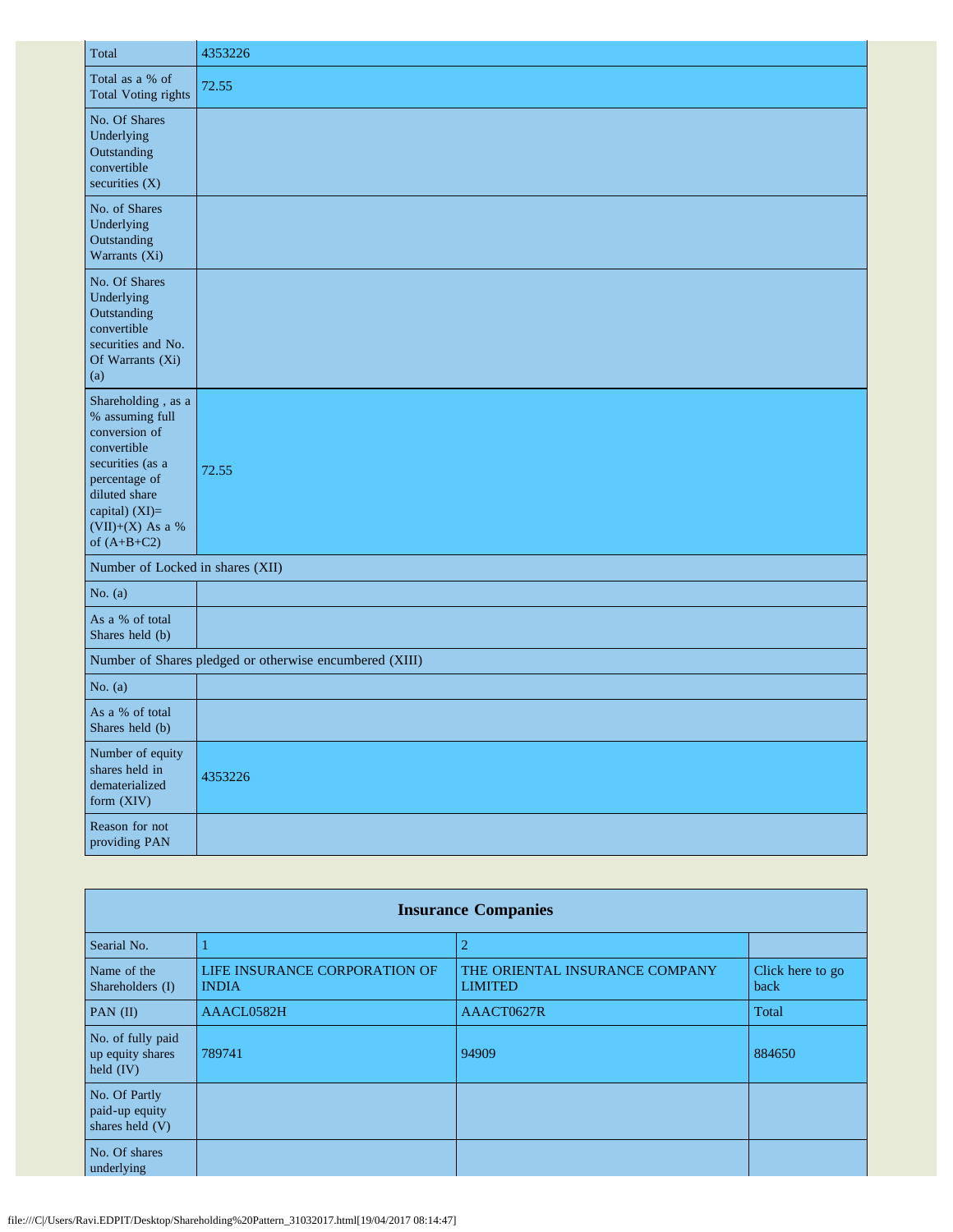| Depository<br>Receipts (VI)                                                                                                                                                         |                                                               |       |        |  |  |  |  |  |
|-------------------------------------------------------------------------------------------------------------------------------------------------------------------------------------|---------------------------------------------------------------|-------|--------|--|--|--|--|--|
| Total nos. shares<br>held $(VII) =$<br>$(IV)+(V)+(VI)$                                                                                                                              | 789741                                                        | 94909 | 884650 |  |  |  |  |  |
| Shareholding as a<br>% of total no. of<br>shares (calculated<br>as per SCRR,<br>1957) (VIII) As a<br>% of $(A+B+C2)$                                                                | 13.16                                                         | 1.58  | 14.74  |  |  |  |  |  |
|                                                                                                                                                                                     | Number of Voting Rights held in each class of securities (IX) |       |        |  |  |  |  |  |
| Class eg: X                                                                                                                                                                         | 789741                                                        | 94909 | 884650 |  |  |  |  |  |
| Class eg:y                                                                                                                                                                          |                                                               |       |        |  |  |  |  |  |
| Total                                                                                                                                                                               | 789741                                                        | 94909 | 884650 |  |  |  |  |  |
| Total as a % of<br><b>Total Voting rights</b>                                                                                                                                       | 13.16                                                         | 1.58  | 14.74  |  |  |  |  |  |
| No. Of Shares<br>Underlying<br>Outstanding<br>convertible<br>securities (X)                                                                                                         |                                                               |       |        |  |  |  |  |  |
| No. of Shares<br>Underlying<br>Outstanding<br>Warrants (Xi)                                                                                                                         |                                                               |       |        |  |  |  |  |  |
| No. Of Shares<br>Underlying<br>Outstanding<br>convertible<br>securities and No.<br>Of Warrants (Xi)<br>(a)                                                                          |                                                               |       |        |  |  |  |  |  |
| Shareholding , as a<br>% assuming full<br>conversion of<br>convertible<br>securities (as a<br>percentage of<br>diluted share<br>capital) (XI)=<br>(VII)+(X) As a %<br>of $(A+B+C2)$ | 13.16                                                         | 1.58  | 14.74  |  |  |  |  |  |
| Number of Locked in shares (XII)                                                                                                                                                    |                                                               |       |        |  |  |  |  |  |
| No. $(a)$                                                                                                                                                                           |                                                               |       |        |  |  |  |  |  |
| As a % of total<br>Shares held (b)                                                                                                                                                  |                                                               |       |        |  |  |  |  |  |
| Number of equity<br>shares held in<br>dematerialized<br>form (XIV)                                                                                                                  | 789741                                                        | 94909 | 884650 |  |  |  |  |  |
| Reason for not providing PAN                                                                                                                                                        |                                                               |       |        |  |  |  |  |  |
| Reason for not<br>providing PAN                                                                                                                                                     |                                                               |       |        |  |  |  |  |  |

| Any Other (specify) |  |  |  |  |  |  |
|---------------------|--|--|--|--|--|--|
| Searial No.         |  |  |  |  |  |  |
|                     |  |  |  |  |  |  |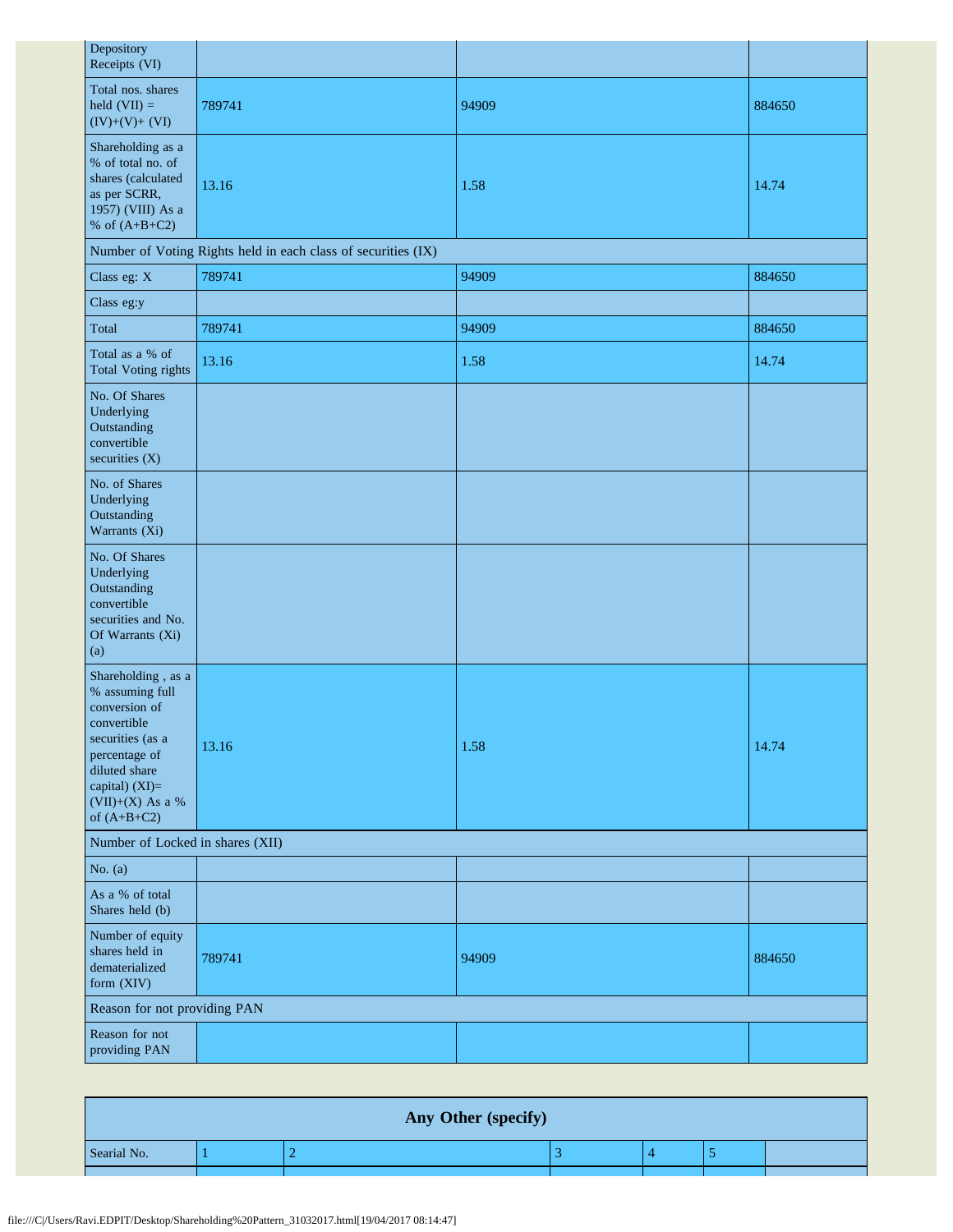| Category                                                                                                                                                                               | <b>Bodies</b><br>Corporate | <b>Bodies Corporate</b>                                       | Clearing<br><b>Members</b> | <b>NRI</b> | $NRI-$<br>Repat |                          |
|----------------------------------------------------------------------------------------------------------------------------------------------------------------------------------------|----------------------------|---------------------------------------------------------------|----------------------------|------------|-----------------|--------------------------|
| Category / More<br>than 1 percentage                                                                                                                                                   | Category                   | More than 1 percentage of shareholding                        | Category                   | Category   | Category        |                          |
| Name of the<br>Shareholders (I)                                                                                                                                                        |                            | VISHNU TRADING COMPANY PRIVATE<br><b>LIMITED</b>              |                            |            |                 | Click here to go<br>back |
| PAN (II)                                                                                                                                                                               |                            | AAACV1453D                                                    |                            |            |                 | Total                    |
| No. of the<br>Shareholders (I)                                                                                                                                                         | 83                         | $\mathbf{1}$                                                  | 9                          | 23         | 10              | 125                      |
| No. of fully paid<br>up equity shares<br>held (IV)                                                                                                                                     | 106645                     | 73348                                                         | 1232                       | 6402       | 2793            | 117072                   |
| No. Of Partly<br>paid-up equity<br>shares held (V)                                                                                                                                     |                            |                                                               |                            |            |                 |                          |
| No. Of shares<br>underlying<br>Depository<br>Receipts (VI)                                                                                                                             |                            |                                                               |                            |            |                 |                          |
| Total nos. shares<br>held $(VII) =$<br>$(IV)+(V)+(VI)$                                                                                                                                 | 106645                     | 73348                                                         | 1232                       | 6402       | 2793            | 117072                   |
| Shareholding as a<br>% of total no. of<br>shares (calculated<br>as per SCRR,<br>1957) (VIII) As a<br>% of $(A+B+C2)$                                                                   | 1.78                       | 1.22                                                          | 0.02                       | 0.11       | 0.05            | 1.96                     |
|                                                                                                                                                                                        |                            | Number of Voting Rights held in each class of securities (IX) |                            |            |                 |                          |
| Class eg: X                                                                                                                                                                            | 106645                     | 73348                                                         | 1232                       | 6402       | 2793            | 117072                   |
| Class eg:y                                                                                                                                                                             |                            |                                                               |                            |            |                 |                          |
| Total                                                                                                                                                                                  | 106645                     | 73348                                                         | 1232                       | 6402       | 2793            | 117072                   |
| Total as a % of<br><b>Total Voting rights</b>                                                                                                                                          | 1.78                       | 1.22                                                          | 0.02                       | 0.11       | 0.05            | 1.96                     |
| No. Of Shares<br>Underlying<br>Outstanding<br>convertible<br>securities $(X)$                                                                                                          |                            |                                                               |                            |            |                 |                          |
| No. of Shares<br>Underlying<br>Outstanding<br>Warrants (Xi)                                                                                                                            |                            |                                                               |                            |            |                 |                          |
| No. Of Shares<br>Underlying<br>Outstanding<br>convertible<br>securities and No.<br>Of Warrants (Xi)<br>(a)                                                                             |                            |                                                               |                            |            |                 |                          |
| Shareholding, as a<br>% assuming full<br>conversion of<br>convertible<br>securities (as a<br>percentage of<br>diluted share<br>capital) $(XI)=$<br>$(VII)+(X)$ As a %<br>of $(A+B+C2)$ | 1.78                       | 1.22                                                          | 0.02                       | 0.11       | 0.05            | 1.96                     |